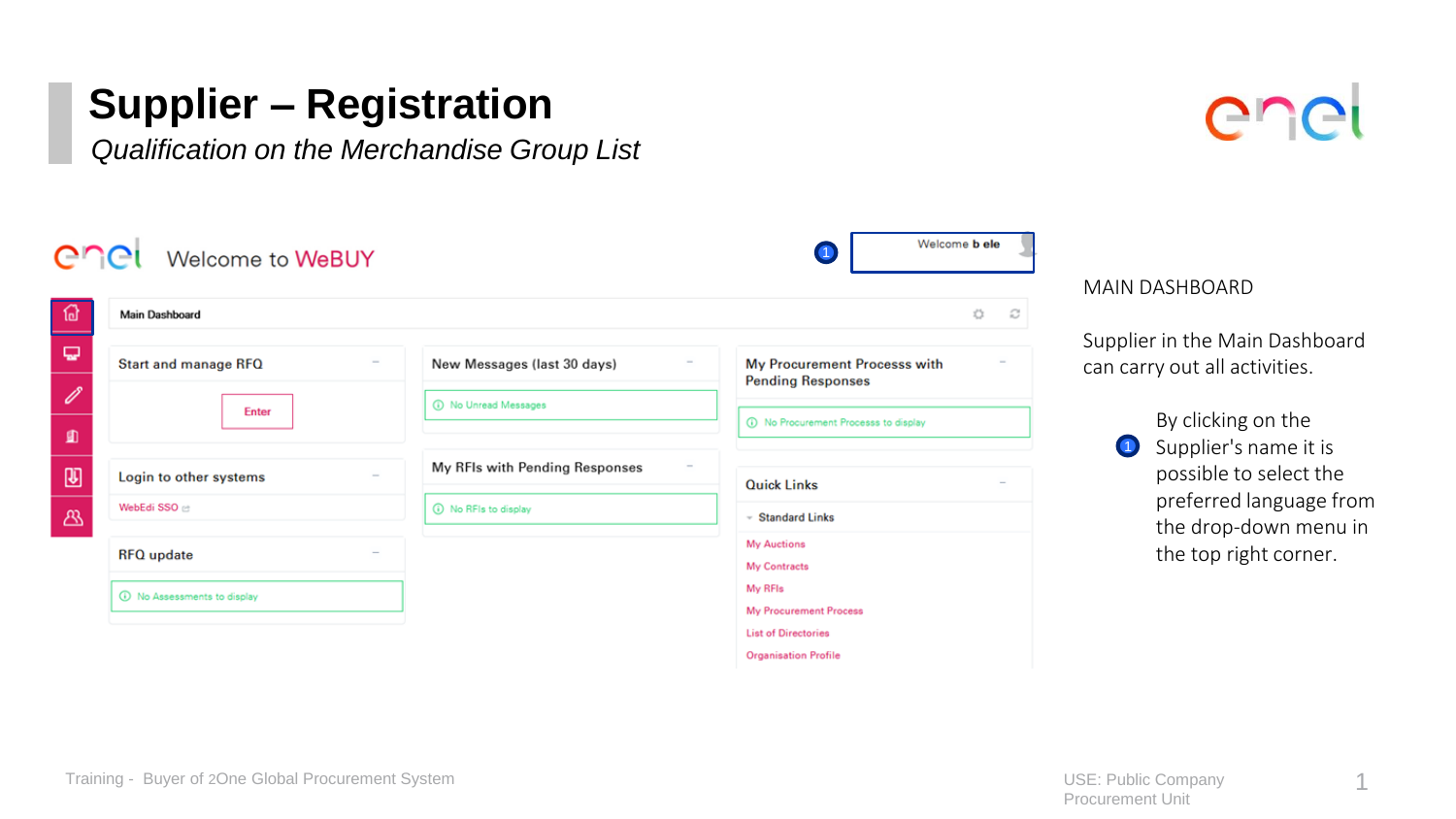

|                                              |  | Welcome <b>b</b> ele<br>Welcome to WeBUY |                              |                                        |                                                                                      |                                                    |
|----------------------------------------------|--|------------------------------------------|------------------------------|----------------------------------------|--------------------------------------------------------------------------------------|----------------------------------------------------|
| ⋒<br>پ<br><b>B</b><br>⋒<br>$\mathbb{B}$<br>க |  | Menu                                     |                              |                                        | The Supplier must choose and select<br>one or more Merchandise Group to<br>$\approx$ |                                                    |
|                                              |  | <b>Dashboard</b>                         |                              | New Messages (last 30 days)            | My Procurement Processs with                                                         | qualify for. To do so, the supplier<br>must select |
|                                              |  | <b>Sourcing</b>                          | nter.                        | (i) No Unread Messages                 | <b>Pending Responses</b>                                                             | $\bigcirc$<br>"My Organisation"                    |
|                                              |  | <b>My Organisation</b>                   | <b>Organisation Profile</b>  | (i) No Procurement Processs to display |                                                                                      |                                                    |
|                                              |  | <b>File Sharing</b>                      | My Qualifications            | <b>2</b> Fls with Pending Responses    | <b>Quick Links</b>                                                                   | "My qualification"<br>$\bullet$                    |
|                                              |  | <b>User Management</b>                   | <b>Qualification Process</b> | No RFIs to display                     | - Standard Links                                                                     |                                                    |
|                                              |  | <b>RFQ</b> update                        | Scorecards                   |                                        | <b>My Auctions</b><br>My Contracts                                                   |                                                    |
|                                              |  | 1 No Assessments to display              |                              |                                        | My RFIs<br>My Procurement Process                                                    |                                                    |
|                                              |  |                                          |                              |                                        | <b>List of Directories</b>                                                           |                                                    |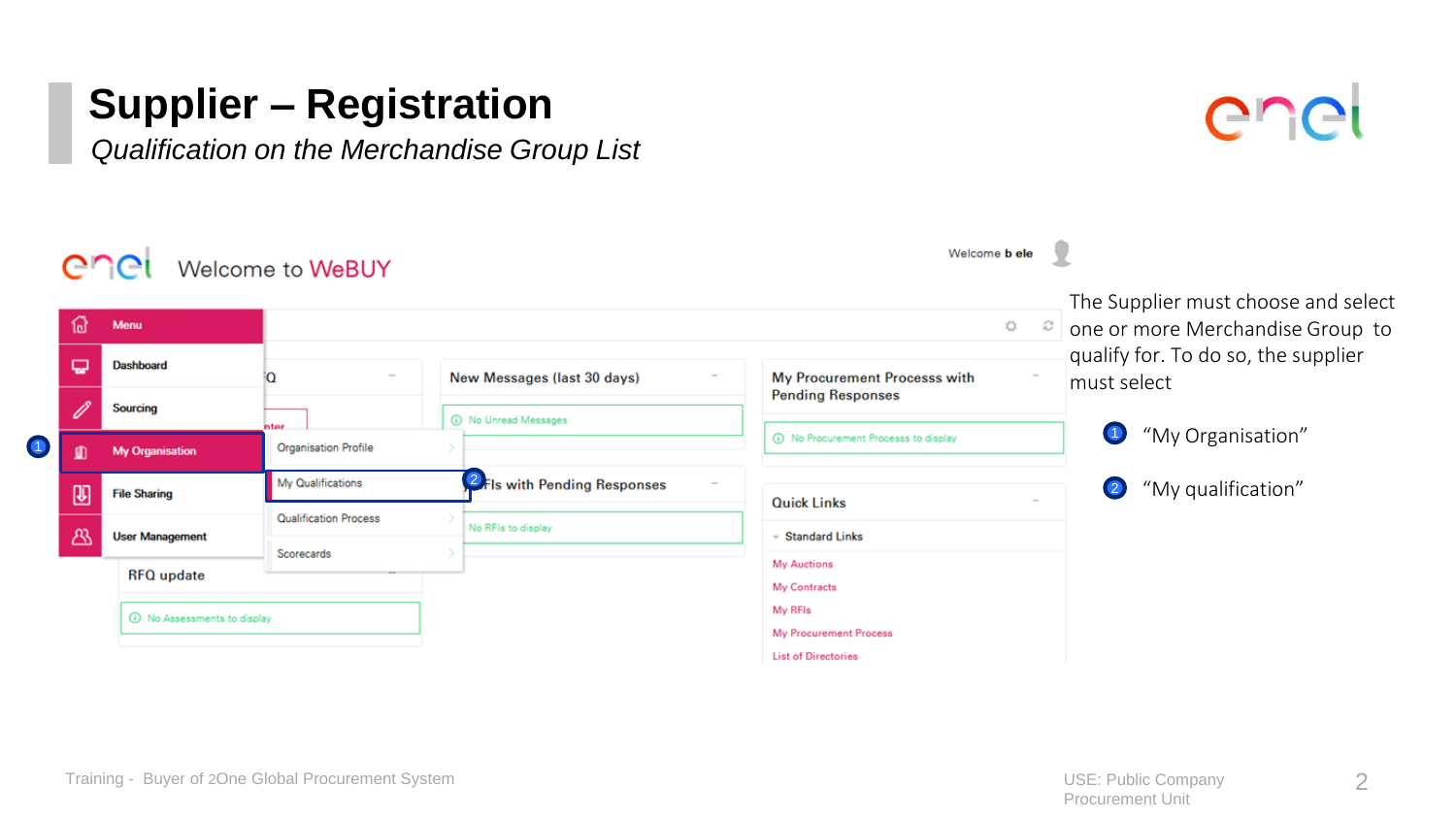

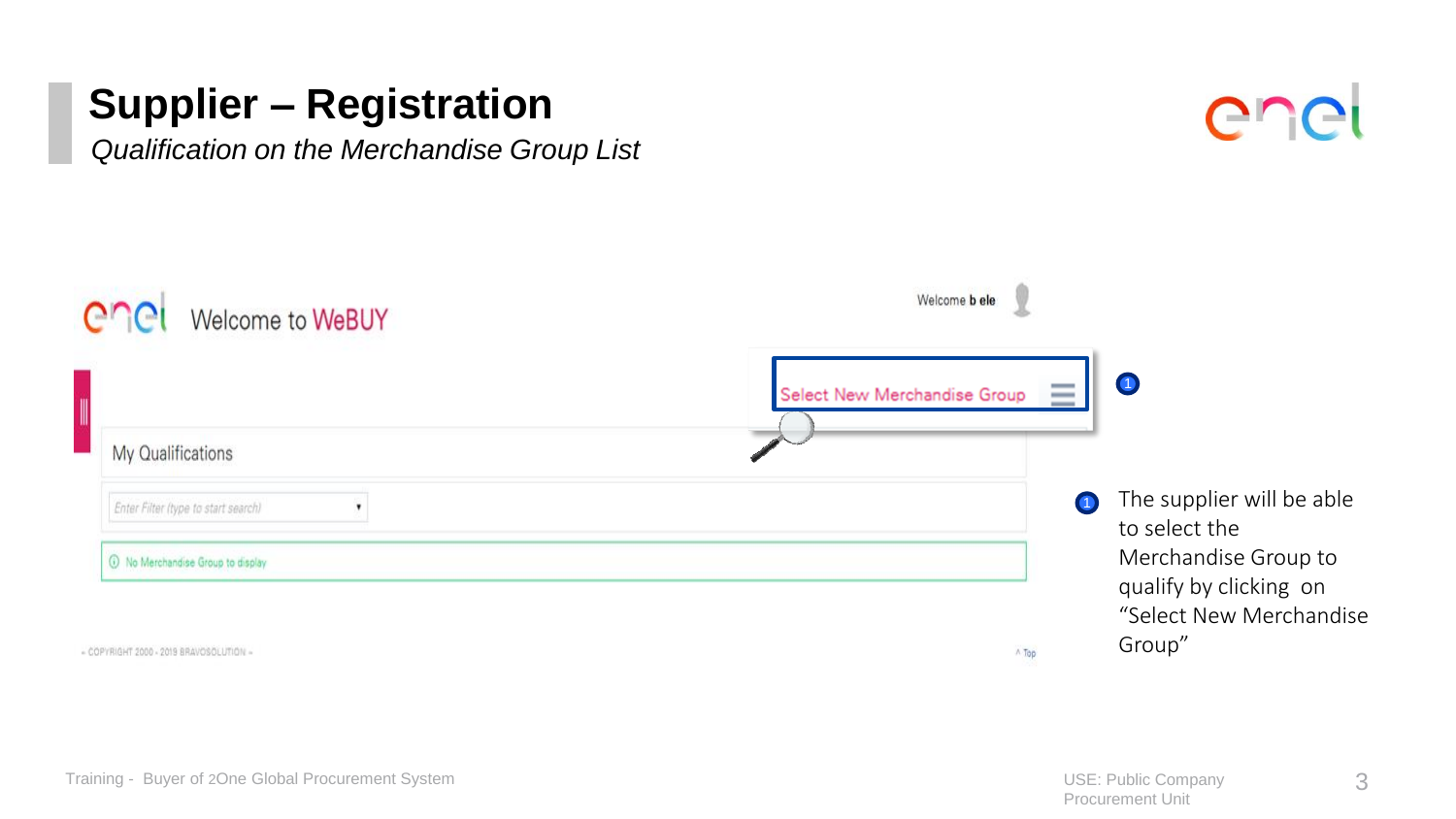

|           | Navigazione Elenco Gruppi Merceologici                                                                        |                                                          |                                                                            |
|-----------|---------------------------------------------------------------------------------------------------------------|----------------------------------------------------------|----------------------------------------------------------------------------|
|           | <b>Ricerca Testo</b><br>Cerca                                                                                 | <b>Conferma Scelta</b><br>$\times$ Annulla               | The supplier will be able to<br>select the Merchandise Group<br>to qualify |
|           | Deseleziona Tutti<br>Gruppi Merceologici (prodotti selezionati: 1)                                            | Minimizza<br>Mostra solo i valori selezionati<br>Espandi | Searching for KEY WORD<br>or MERCHANDISE                                   |
|           | 高 1 - Edile, civile e ambientale<br>2 - Elettrico, automazione e reti<br>3 - Facility management and services |                                                          | <b>GROUP CODE</b>                                                          |
| $\bullet$ | 4 - Impiantistica industriale<br>5- Informatica e telecomunicazioni<br>6 - Mercato, home e comunicazione      |                                                          | Or by searching directly<br>$\bullet$<br>in the MERCHANDISE                |
|           | 7 - Progettazioni e prestazioni tecniche<br>8 - Servizi al personale e consulenze                             |                                                          | <b>GROUPS TREE</b>                                                         |
|           | 高 9 - GM Out of Procurement                                                                                   |                                                          |                                                                            |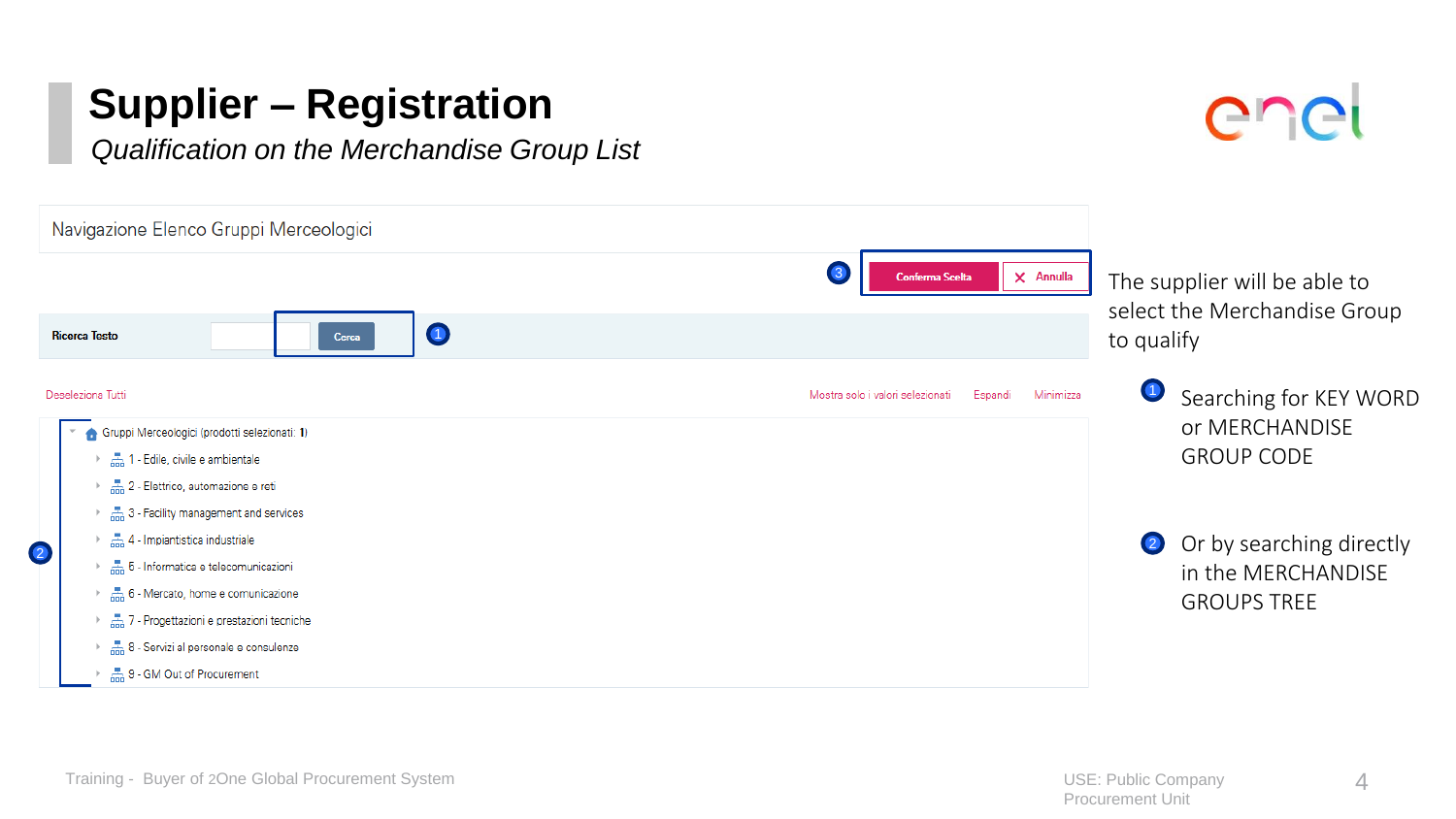*Qualification on the Category Groups List* 



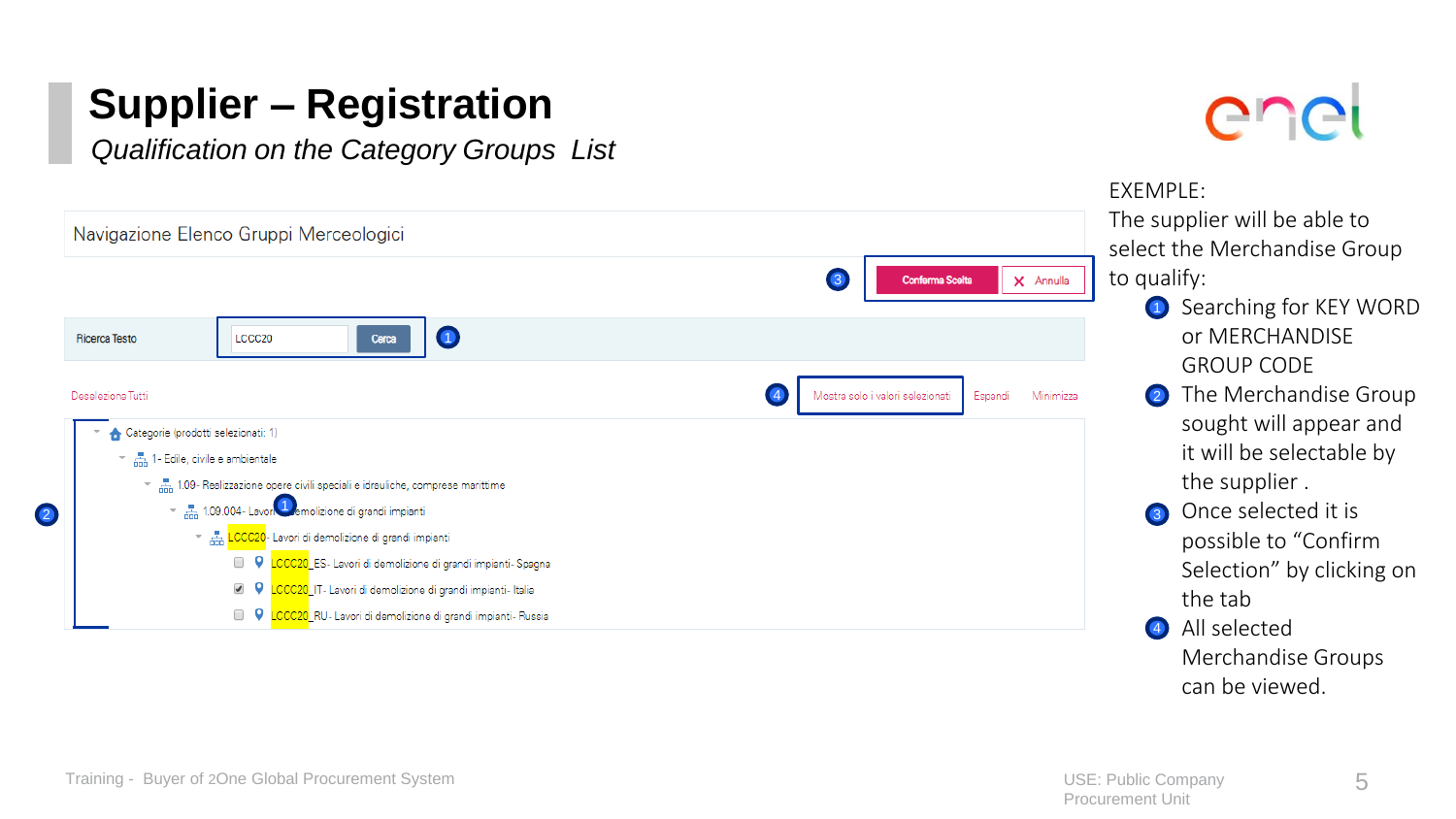*Qualification on the Merchandise Group List* 



 $\Gamma$